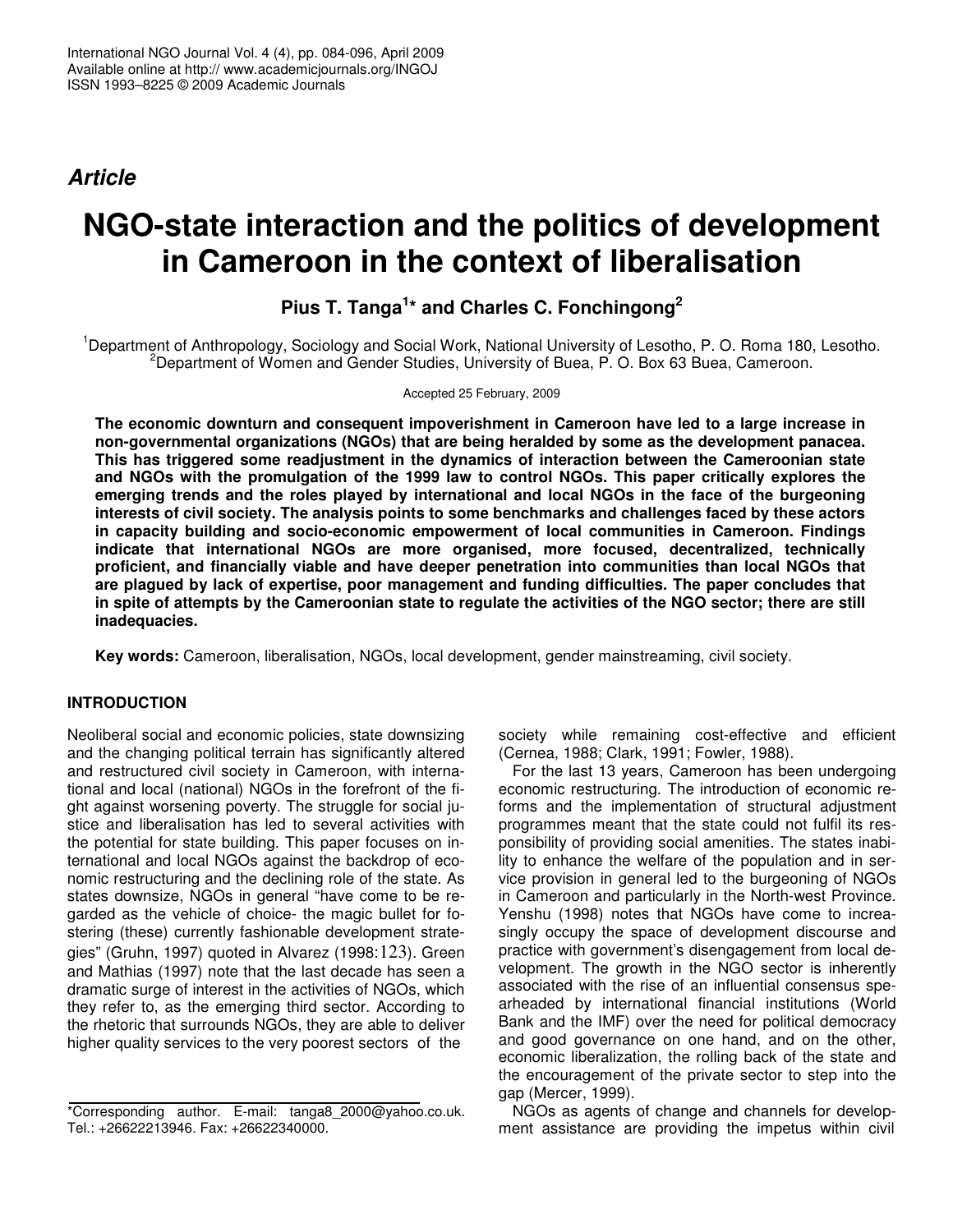society. How they succeed in this task depends on the partnership with the state and relations with local comm. unities. NGOs are simultaneously regarded as im-portant constituents and boosters of civil society. It is also argued that the empowering and participatory nature of NGOs, as well as their ability to encourage the poor to ar-ticulate their political and social needs, can ultimately fa-cilitate the emergence of a stronger civil society (Healey and Robinson, 1993; Hyden, 1995). Elsewhere, NGOs are considered as a fundamental linchpin in civil society responding to the development concerns of local communities. The study looks at the role of NGOs in the liberalized development arena of the North-western Province of Cameroon, particularly in the context of poverty and improvement of livelihoods. There is little data to indicate the extent to which indigenous NGOs work specifically with the poorest since in common with the Cameroonian development community in general, NGOs have used working in rural areas as a proxy for working with the poor (Fox, 1993). According to Fowler (1995), assessing the performance of NGOs has become increasingly necessary with the growing number of NGOs receiving funding and demand of accountability to beneficiaries or partners and donors/trustees. It becomes fundamental to evaluate the performance and transformational potential of these development actors.

### **RESEARCH AND METHODOLOGICAL CONTEXTS**

The liberalisation of the economic and political climate in Cameroon following the 1990 liberty laws generated many groups, associations and organizations within the framework of civil society for example, political parties, churches, labour and trade unions, urban community organisations, common initiative groups, cooperatives and civil society activists. The steady growth in civil society led to the proliferation of NGOs and common initiative groups. This paper seeks to appraise the activities of NGOs as development organisations vis-à-vis the regulatory role of the state. The paper examines the efforts of some international and local (national) NGOs in transforming urban and rural communities in north-western Cameroon. This was done through an examination of their major activities and some realized projects in the province. The emergence of NGOs as a stronger force within civil society may be viewed as a positive development but a closer and critical look at their activities show that their reach is still limited. This is not the case with international NGOs that execute elaborate, widespread and sustainable programmes and projects with a high trickle down effect than local NGOs that are also attempting amidst difficulties, to gain grounds in welfare programmes geared at alleviating poverty.

To better situate the problem, the objectives of the paper are:

(i) To determine the scope of activities of some interna-

#### tional and local NGOs.

(ii) To elicit the viewpoints of local communities on the development efforts of NGOs.

(iii) To appraise law No. 90/053 of 19/12/90 relating to the formation and functioning of associations with emphasis on the 1999 law to govern the activities of NGOs in Cameroon.

The data used for the analysis was drawn from primary surveys of some international and national NGOs operating in the North-west Province of Cameroon. Indepth interviews were carried out in the short-listed organizations. These included Plan International, Inades Formation, Association of Women's Information and Coordination Offices (AWICO), Society for Initiatives in Rural Development and Environmental Protection (SIRDEP), Integrated Development Foundation (IDF), African Community Development and Environmental Protection (ACDEP), Human Rights and Counselling and Education Centre (HU-RLLRD), Swiss Association for Development and Cooperation (Helvetas), Hiefer Project International (HPI), African Development Foundation and Support Service to Grassroots Development Initiatives (SALID). This permitted a critical appraisal of the degree of partnership with the state, grassroots institutions and communities. To assess the successes or failures of NGOs, field visits were affected to some recipient communities and project benefitciaries. The level of participation and the effective involvement of these organisations in the localities were assessed through the conduct of interviews and discussions that enabled groups and community members to assess the efforts of the organisations they were opportune to work with. Respondent's viewpoints were also elicited on the outreach efforts of NGOs in poverty alleviation, credit provision, fostering local participation, attempts at addressing the practical and strategic gender needs of the population through a questionnaire.

## **GEOGRAPHY AND SOCIO-ECONOMIC LANDSCAPE OF NORTH WEST PROVINCE** (NWP)

Despite economic growth rates averaging 7% per year between 1965 and 1985, Cameroon experienced both a high degree of poverty in rural areas, marked inequality in the distribution of incomes and significant regional disparities in poverty levels according to the World Bank (1995, 1999). The period since the mid-1980s has been one of rapid impoverishment in Cameroon with per capita consumption declining by about 50% between 1986 and 1993 and a marked increase in urban poverty (Republic of Cameroon, 2000). A 1996 household survey by the World Bank indicated that nearly 40% of households, representing about half the population are below the poverty line (about US\$ 240 per year). Poverty remains predominantly rural, with 86% of the poor living in rural areas and nearly two in three rural residents as regarded as poor according to World Bank survey.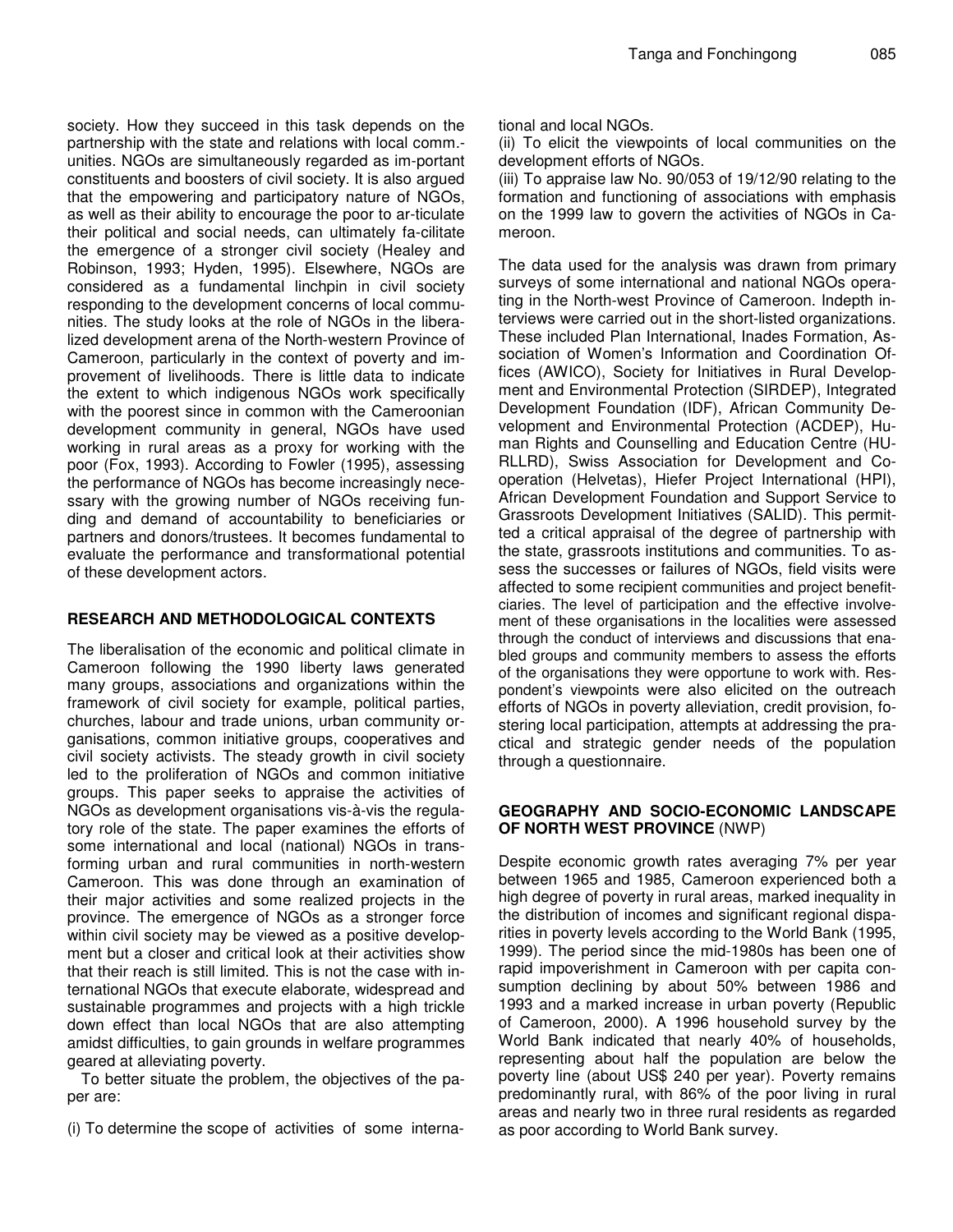| <b>Province</b> | <b>Number of NGOs</b> |
|-----------------|-----------------------|
| Centre          | 112                   |
| Littoral        | 35                    |
| North west      | 32                    |
| South west      | 27                    |
| West            | 18                    |
| Far north       | 5                     |
| South           | 4                     |
| North           | З                     |
| East            | 2                     |
| Adamawa         |                       |

| Table 1. Geographical distribution of |  |
|---------------------------------------|--|
| NGOs in Cameroon.                     |  |

Source: Derived from UNDP survey of NGOs in Cameroon, 1997.

The North West Province (NWP) is ranked third out of the ten provinces in the country with an estimation of 365,352 poor. The World Bank's report further notes that women constitute 52% of the three million people who cannot afford even the food components of a 'consumption basket' which indicates a situation of extreme poverty. In Cameron, women make up the majority of the poor living below the poverty line. Poverty is particularly acute for women living in rural areas and heading households (UNDP, 1998). In spite of their tremendous contribution to the growth and development of their communities, they still live in abject poverty. In terms of absolute numbers, the North-west and Western Provinces host the highest numbers of poor.

A recent survey of households in the province by the Provincial Service of Statistics (2004) shows that the trend has not changed. The case of the North-west Province is remarkable due to its high population density and a rural economy that thrives on subsistence agriculture that yields little income and which can barely sustain livelihoods. The region is witnessing a scanty presence of government in terms of development and is considered one of the most deprived in the country and is suffering from political marginalisation because of its widespread support for the main opposition party- the Social Democratic Front. This situation can be discerned from the fact that for the past 12 years, its state investment budget has been one of the lowest despite its large population. Erstwhile Secretary of State, No.1 in the Ministry of National Education, Joseph Yunga Teghen (2002) indicated over Cameroon Radio and Televsion (CRTV) (2002) that "any person who looks at the investment budget in Cameroon will see that the distribution of the budget is done following the voting pattern in the country". To buttress this point, the 2001-2002 state budget shows that the large and populated North-west Province had an investment budget of barely FCFA 5 billion. The south-west which is comparatively smaller had about FCFA 16 billion. This trend has continued till date (2009). This is because the

south west is seen by the government to be predominantly behind the ruling party, the Cameroon Peoples Democratic Movement (The Post, 2002). The North-west Province is made up of seven administrative divisions: Mezam, Momo, Boyo, Bui, Donga /Mantung, Menchum and Ngokentunjia. Its population is estimated at 1.7 million Ministere de l'Economie dt des Finances (1998) making it the fifth most populated province in Cameroon. Population mobility is high, partly as a result of the harsh socio-economic environment, the absence of Industries and poor basic infrastructure.

Agriculture is the backbone of the province's economy employing more than 70% of the active working population. The main agricultural activities are traditional food crop cultivation and livestock production on small land holdings. Women and men constitute approximately 54% and 46% respectively of the economically active rural population.

#### **REPRESENTATION OF NGOS IN CAMEROON AND NGOS STUDIED**

The catastrophic effects of the economic crisis in the late 1980s and the harsh adjustment measures that later followed in the early 1990s, among other factors, encouraged the emergence of many NGOs in Cameroon. Government influence has waned and community groups, village development associations and NGOs have been closing ranks to reduce the development gap thus created (Fonjong, 2001; Fonchingong and Fonjong, 2002).

UNDP identified approximately 150 NGOs in Cameroon in the late 1990s (Table 1). More NGOs have been created since this survey. Not all local and international NGOs are featured in this survey, and with respect to the North-west Province, there are approximately ten International NGOs operating there. The survey showed that the development activities of the NGOs included health, education and training, environment, women's development, democracy and human rights, rural and urban development, capacity building and research, HIV/AIDS sensitization and community development in partnership with community based organizations.

NGOs in the North-west Province are aided in their outreach activities by the receptive nature of the people. Their existing sustainable self-help and self-reliance development efforts (Fonchingong and Fonjong, 2002) are important factors in attracting NGOs. Acho-chi (1998) identifies four critical factors: a) diffusion of decision-making power; b) dynamic, vigorous organised societies with effecttive leadership; c) a culture of mutual assistance and; d) relevant local democratic organisations.

From the survey undertaken by the UNDP (1997), there are some discrepancies in the statistics on the registration of NGOs at the Provincial level. The numbers of NG-Os have been swelling in the Province (Table 2). Some of the NGOs did not feature in the UNDP survey.

The data (Table 2) shows the cumulative registration of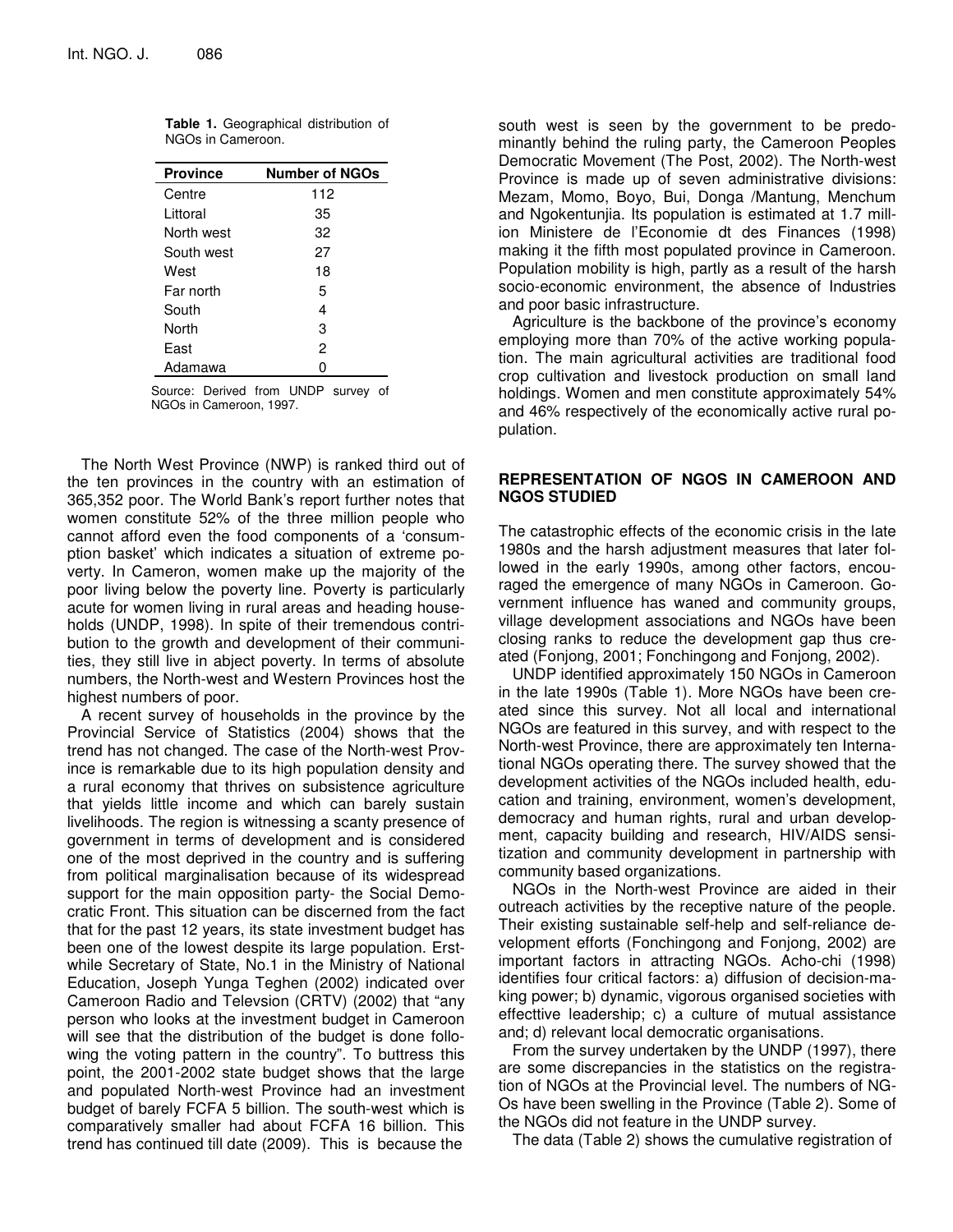**Table 2.** Registration of local NGOs in the North-west Province.

| Year        | <b>Number of NGOs</b> |
|-------------|-----------------------|
| 1995 - 1998 | 123                   |
| 1999 - 2002 | 137                   |

Source: Bamenda divisional office (July, 2001).

local NGOs in the North-west Province. It should be noted that international NGOs are registered at the central level, having decentralized operational units covering a huge geographical area of the country. The major international NGOs operating in the Province are: Plan International, Swiss Association for Development (Helvetas), Netherlands Development Organisation (SNV), Inades Formation, Heifer Project International, Bird Life International, Bamenda Highlands Project, Support Service to Grassroots Initiatives of Development (SAILD) among others. Since the number of international and local NGOs is growing almost annually, a simple random selection of five major international and local NGOs (Tables 2 and 3) was undertaken based on their field activities and target population. NGOs operate close to the grassroots as catalysts of community development (Zih, 2001) and are in a position to play a valuable role as partners in project planning and implementation.

## **NGOS AND LOCAL RESOURCE MOBILISATION**

Most activities of both international and local NGOs are relief orientated and work in liaison with the local communities. The willingness of the local communities to liaise with NGOs can either create a conducive environment or a barrier to the efforts of NGOs. Acho-chi (1998) observes that the rural communities of the region are characterised by primary relations and the belief that collective work is superior to individual labour. This has created a smooth terrain for NGOs to mobilise the activities of local interest groups.

The NGOs operating in the province are involved in mobilizing women and men in local development efforts. Evidence from the study indicates that women's farming groups and other grassroots structures are used by NG-Os to access the communities. SAILD and Plan both try to promote an atmosphere of self-reliance. SAILD undertakes training with farmer unions on production services, savings, credit and transfer of agricultural technology. Their newspaper "The Farmer's Voice" disseminates information on group organisation and management, practical farm techniques and lessons on good agricultural practices. (The Farmers' Voice, 2000). Plan contri-buted 43 million francs CFA to Bamali (Ngoketunjia) water project which is ongoing, with the community contributing the equivalent of 5 million francs CFA in terms of sand, nes and labour to dig the pipeline.

Women's farming groups are the most vital structures

since they constitute the lifeline of income generating ac-tiveties that maintain household stability and ensure food security. The support group, Service to Grassroots Initia-tives of Development (SAILD) is concerned with the pro-blems of small farmers for example, training, finance, technical expertise, access to land and agricultural inputs (Table 4). Despite the attempts at tackling poverty through credit mobilization and microfinance, the women still remain outside decision-making circles, a condition determined by their limited access to and control over vital resources like land and credit. SAILD's policy of self-help development employs the participatory approach of interacttion with farmer's groups to better understand their constraints. SAILD works with its main partner, the North West Farmer's Organisation (NOWEFOR) in organising education and training courses on group management, book keeping, credit and savings. This has improved the management skill and human capital of women and men's groups. More than 90% of the groups indicated that the training they had acquired had improved their style of group management which had had a direct influence on group livelihoods.

Plan International's interventions are set against a backdrop of improving conditions for children and this can only materialise if women are empowered. Currently, women are mostly sidelined in development-oriented activities. In the province 82% of the members of development committees are male (Plan International, 1999). This fact led to increased attention in addressing women's needs in the province through intensified mobilisation. Plan International focuses on underprivileged children and their families, with the primary objectives of improving the quality of life of deprived children. It also assists communities to be organised themselves in order to maximize their own resources for self-reliant development with the involvement of women and children as active and valued members. Plan's technical training courses encourage the training of women farmers in land preparation, planting, weeding, harvesting and food storage. Demonstration plots on organic farming and use of improved crop varieties have been introduced to boost agricultural production and reduce post harvest losses. Farming groups are also provided with implements and inputs like cutlasses, hoes and fertilizers.

The policies and actions of most NGOs are directed towards the problems of access to training and information, credit, and production inputs. They also target the eradication of cultural barriers in communities that are blocking women from taking an active part in development matters. While the Heifer Project International (HPI), SAILD and the Association for Women's Information and Coordination Offices (AWICO) are tackling some of these problems, Plan International tries to dismantle cultural barriers confronting women and girls. Despite these attempts, most women in the province are stilagging. The majority of women who bear the sole responsebility of the welfare of children live in extreme poverty in most rural communities in the province. Thus, if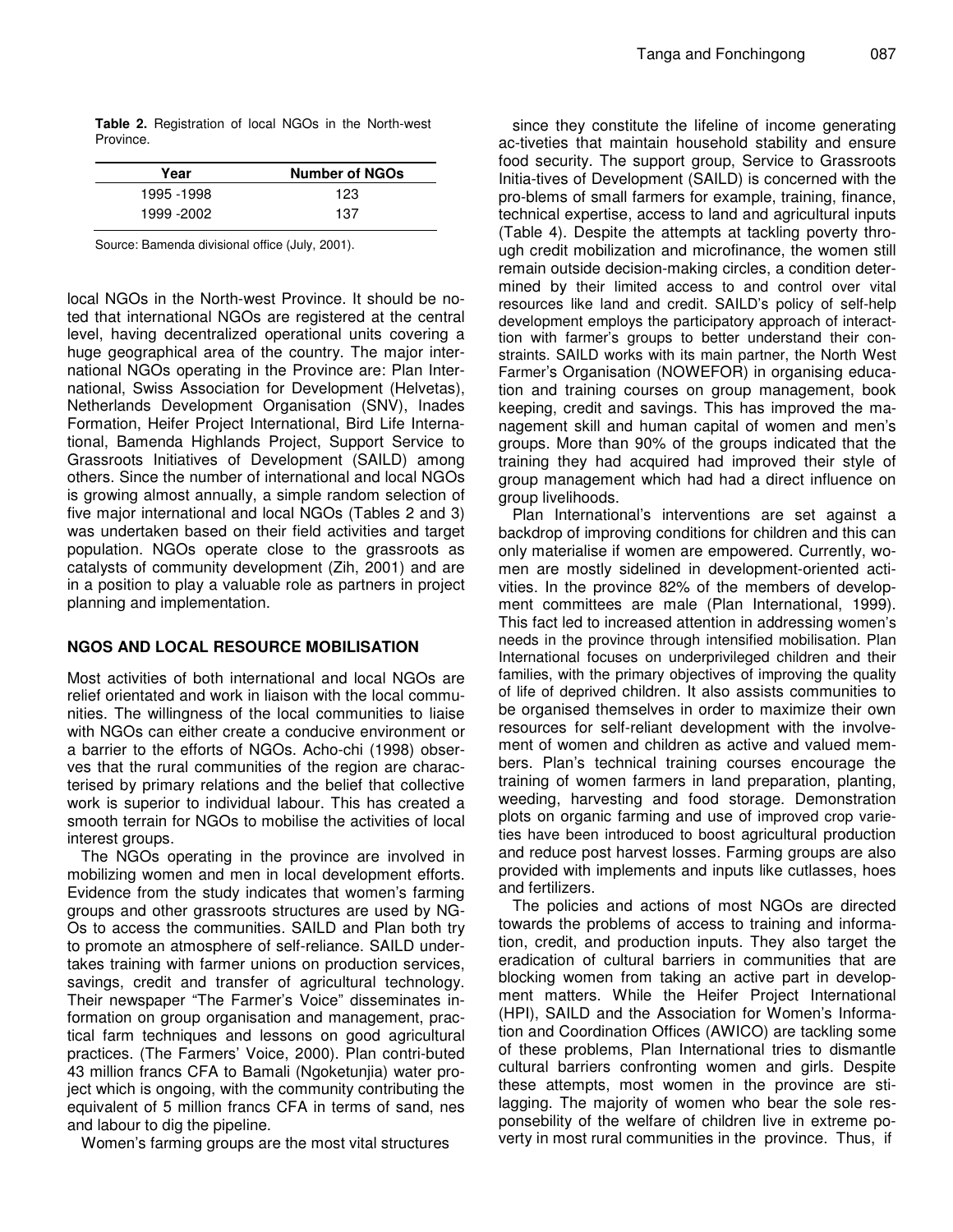| <b>NGO</b>                                                                                                | <b>Major activities</b>                                                                                                                                                                                                                                                                                                                                                                                                                          | Some projects executed                                                                                                                                                                                                                                                                                                                                                         |
|-----------------------------------------------------------------------------------------------------------|--------------------------------------------------------------------------------------------------------------------------------------------------------------------------------------------------------------------------------------------------------------------------------------------------------------------------------------------------------------------------------------------------------------------------------------------------|--------------------------------------------------------------------------------------------------------------------------------------------------------------------------------------------------------------------------------------------------------------------------------------------------------------------------------------------------------------------------------|
| Association of Women's<br>Information<br>and<br>Coordination<br><b>Offices</b><br>(AWICO)                 | Sensitisation and awareness creation,<br>planning,<br>Project<br>monitoring.<br>and<br>evaluation. Provision of credit and small<br>loans. Financing small-scale projects<br>e.g. animal husbandry, poultry keeping,<br>and formation of cooperatives.                                                                                                                                                                                           | Financed 167 small scale projects in<br>trading, farming and machine supply.<br>Training in business management and<br>book keeping, numerical skills. About<br>6000 women have benefited from the<br>above activities.                                                                                                                                                        |
| Society for Initiatives in<br>Rural Development and<br><b>Environmental Protection</b><br>(SIRDEP)        | Training programmes (NGO focus) in<br>conservation/agro-forestry,<br>soil<br>tree<br>nursery techniques, oil palm production,<br>storage<br>techniques,<br>natural<br>crop<br>protection, gardening, piggery farming.<br>catchments<br>Protection<br>of<br>water<br>Promoting<br>women's micro projects,<br>water drainage and urban development,<br>creation of cooperative unions and<br>entrepreneurship,<br>productive<br>credit<br>schemes. | 7 types of training at the grassroots<br>level with 20 groups totalling 842<br>participants. Adult literacy programme<br>for the Mbororo-Fulani communities in<br>Donga-Mantung Division.<br>Training<br>realised at the level of development<br>workers with many organisations                                                                                               |
| Integrated<br><b>Development</b><br><b>Foundation (IDF)</b>                                               | Training of group members and local<br>animators; Construction of schools;<br>Provision of pipe-borne water, etc;<br>Gender programmes for communities;<br>General construction e.g. roads bridges,<br>community<br>halls: Promote<br>income<br>generation;<br>consultancy<br>services.<br>environmental protection, hygiene and<br>sanitation through tree planting and<br>rubbish collection; Training programmes<br>for group members.        | Trained 200 rural animators; trained<br>23 people in manual typing and<br>computing; 15 Bridges constructed; 4<br>water supplies established; 3 water<br>networks created; renovation of a<br>hospital ward; loans to 6 groups<br>ranging from 500,000 to 1.5 million<br>FCFA; trained 39 groups in marketing,<br>women's<br>textile<br>and<br>groups<br>on<br>transformation. |
| African<br><b>Community</b><br><b>Development</b><br>and<br>Environmental<br><b>Protection</b><br>(ACDEF) | Training of elected representatives at<br>local, regional and national levels; Non-<br>democratic<br>observation<br>partisan<br>system; Capacity building for women's<br>self-development.                                                                                                                                                                                                                                                       | Group training sessions; provision of<br>agricultural inputs (corn mills, cassava<br>graters, palm oil processing machines)<br>to groups especially in Momo Division;<br>construction of Wumneburg bridge in<br>Division; feasibility studies<br>Momo<br>carried out on 20 projects.                                                                                           |
| <b>Human Rights Counselling</b><br><b>Education</b><br><b>Centre</b><br>And<br>(HURCLED Centre)           | Legal aid services and education                                                                                                                                                                                                                                                                                                                                                                                                                 | Civic education to many communities<br>the province; legal aid<br>in<br>and<br>counselling<br>to<br>women's<br>groups;<br>emphasis on children's rights and<br>procedures of the law; human rights<br>activities in many divisions of the<br>province.                                                                                                                         |

**Table 3.** Activities and some realized projects of some local NGOs in the North-west Province.

Source: Authors' fieldwork (2008).

rural communities have to be taken out of squalor, disease and poverty, they have to enjoy basic amenities.

Swiss Association for Development and Cooperation (Helvetas) has a permanent programme of building feeder roads (farm to market roads) linking production areas to consumption centres. Their expertise in the development of catchments areas, watershed conservation, water supply and construction of bridges and culverts is impressive in Cameroon (Table 4). Their efforts at building rural infrastructure have led to the disenclavement of most rural communities. The construction of water points as testified by 80% of the respondents has led to a reduction in waterborne and water related diseases in their communities. Women's drudgery and long treks to fetch water are checked (Helvetas 1989). Helvetas' executed water schemes in collaboration with communities have an estimated coverage rate of 80% of the villages in the Province reaching out to all the seven divisions. Community participation is also fostered through the creation of village water management committees to manage and maintain water facilities.

Clearly, women in such communities have been spared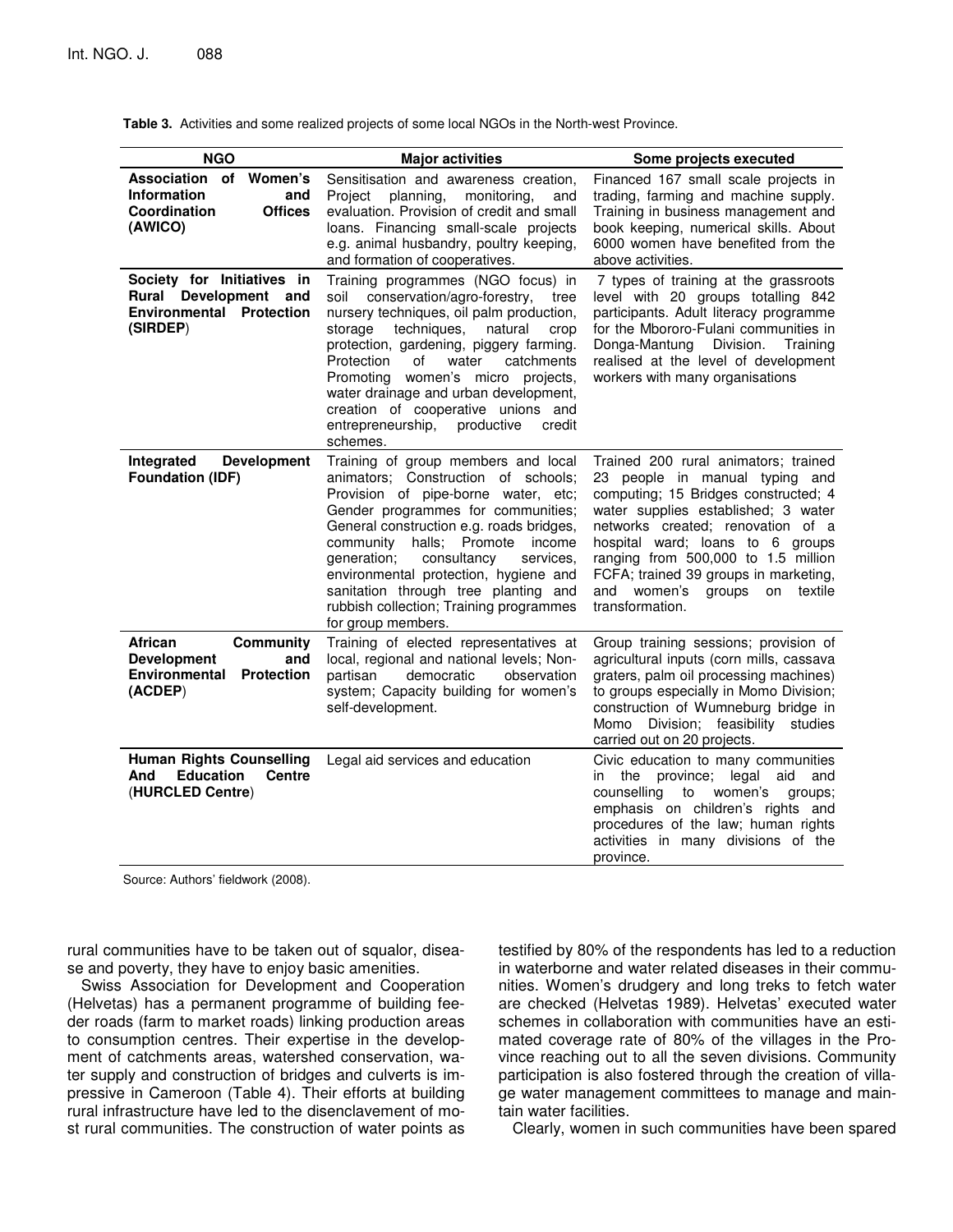**Table 4.** The major activities of some international NGOs in the North-west Province.

| <b>NGO</b>                                                              | <b>Major activities</b>                                                                                                                                                                                                                                                                                                                                                                                                                                                                                                                      | Some realized projects                                                                                                                                                                                                                                                                                                                                                                                                                                                          |
|-------------------------------------------------------------------------|----------------------------------------------------------------------------------------------------------------------------------------------------------------------------------------------------------------------------------------------------------------------------------------------------------------------------------------------------------------------------------------------------------------------------------------------------------------------------------------------------------------------------------------------|---------------------------------------------------------------------------------------------------------------------------------------------------------------------------------------------------------------------------------------------------------------------------------------------------------------------------------------------------------------------------------------------------------------------------------------------------------------------------------|
| <b>Swiss Association for Development</b><br>and Cooperation (Helvetas)  | General constructions e.g. water, roads,<br>community halls; Training programmes;<br>Assistance to local NGOs, CIGs, and<br>women's groups through networking with<br>AWICO; Bee farming; Maintenance of<br>completed projects                                                                                                                                                                                                                                                                                                               | More than 40 water supply projects in the<br>province with the participation of the<br>communities; many farm-to-market roads<br>constructed e.g. Kurku,<br>Njikwa-Menka,<br>Oshie-Konda, Mmea-Eseh, and Widikum-<br>Befang; construction of bridges e.g. Kurku,<br>Kai, Chup, Ekoh- Menka; many training<br>organised<br>programmes<br>for<br>village<br>development<br>committees,<br>water<br>management committees and group leaders;<br>assistance to many women's groups. |
| <b>Inades Formation</b>                                                 | Provide agricultural apprenticeships, small<br>project management and rural self-help<br>training. Broadcast radio programmes (e.g.<br>Calling the Women, Rural rendezvous) on<br>community mobilization, care and breeding<br>of domesticated animals, and environmental<br>issues like bush fires and tree planting.<br>Sustainable development through short-term<br>training of local NGO and group leaders in<br>project<br>management for<br>community<br>development, resource mobilisation, book<br>keeping and project maintenance. | Hundreds of short-term training programmes<br>organised for local leaders; Provision of<br>booklets,<br>technical<br>leaflets<br>and<br>other<br>educational<br>materials<br>to<br>groups<br>and<br>communities.                                                                                                                                                                                                                                                                |
| Heifer Project International (HPI)                                      | Distribution of goats, piglets, rabbits, cows,<br>fowls, etc to individual farmers through<br>organised groups; training farmers in animal<br>husbandry; credit provision to groups;<br>assistance in construction of roads and<br>bridges; Identify, assist and set up priority<br>development needs of villages Build with<br>local and imported materials.                                                                                                                                                                                | More than 200 farmers groups have<br>benefited from animal distribution schemes;<br>many farmers trained in animal husbandry<br>and ethno-vet practices; credit provided to<br>groups                                                                                                                                                                                                                                                                                           |
| <b>Plan International Cameroon</b>                                      | Construct water supply, roads, schools and<br>community halls; training of villages for<br>project sustainability; promoting leadership<br>and capacity building for NGOs; execution<br>of projects in several sectors (e.g. road<br>construction, water schemes, bridges and<br>livestock production); sensitisation of groups<br>to cash and food crop farming; livestock<br>production for groups; resource mobilisation<br>and agricultural techniques for groups; credit<br>schemes to groups.                                          | Construction of primary schools, community<br>halls, extension to water supply systems,<br>bridge building in some divisions of the<br>province; educational fora and school saving<br>schemes; educating girls through the<br>provision of essential books; nutrition<br>programmes and school garden projects;<br>sustainable primary health care (vaccination<br>and sensitization); financed 21 water supply<br>projects; other projects under consideration.               |
| <b>African Development Foundation</b>                                   |                                                                                                                                                                                                                                                                                                                                                                                                                                                                                                                                              | Supported more than 100 micro-projects.<br>Monthly news to farmers in the Farmers'<br>Voice Newspaper; mobilised more than 2.5<br>million FCFA (credits) and more than 2<br>million FCFA (as savings).                                                                                                                                                                                                                                                                          |
| Support Service to Grassroots<br><b>Development Initiatives (SAILD)</b> |                                                                                                                                                                                                                                                                                                                                                                                                                                                                                                                                              | Working with more than 191 women's and<br>179 men's groups; set up a multi-shop to<br>market farmers' products and sales to<br>farmers at moderate prices.                                                                                                                                                                                                                                                                                                                      |

Source: Authors' fieldwork (2006).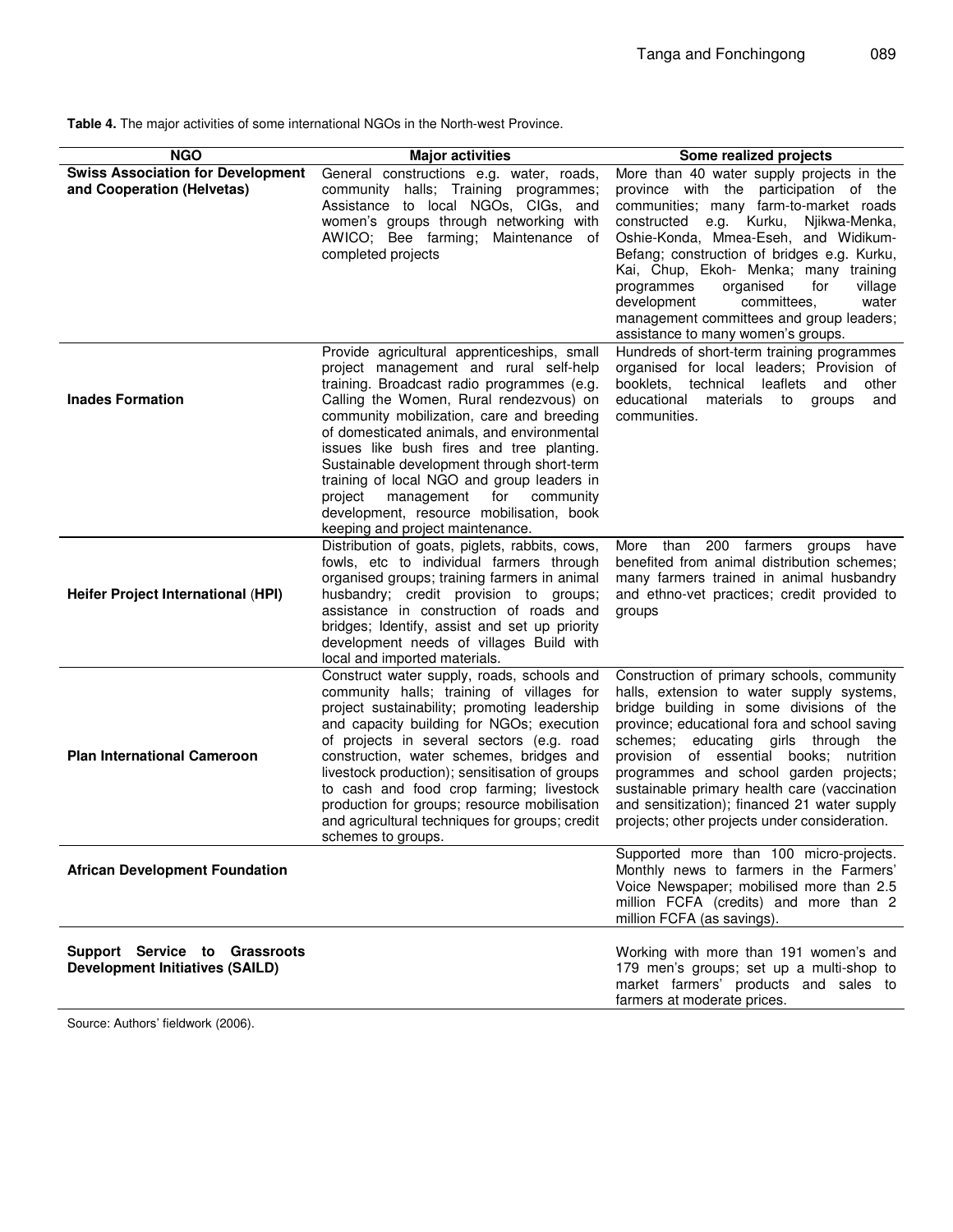from the strenuous and time-consuming task of trekking over long distances to fetch water. Helvetas recently commissioned two large water projects in Guzang-Batibo and Kishong-Bui divisions with the communities contributing their share in cash as well as local materials and labour. The Guzang local community contributed about 6 million FCFA to defray the costs of rehabilitation of the water project (The Post, 2002). Recipient communities of Helvetas' water projects participated in the excavation of the pipes and the provision of sand, stones and gravel. World Bank (1990, 1999) has noted the representativeness of NGOs. They often have close links with poor communities by rekindling community participation. This is the case with international organisations like Plan and Helvetas who have demonstrated a strong posture against poverty since their activities touch on the livelyhood of the needy and vulnerable populations.

## **NGOS AND GENDER MAINSTREAMING**

In the past fifteen years, poverty has remained a household curse in Cameroon and women constitute the most vulnerable group. According to UNDP (1998), about 51% of the Cameroonian population live in households whose incomes are below the poverty line of US\$ 1 (one dollar) per day. International NGOs are more responsive to integrating gender within their development agenda than national NGOs, given the pervading poverty situation amongst rural women. From the study, it was noticed that SAILD, Plan, HELVETAS and HPI were the most conscious of gender targeting in their outreach activities. They address practical gender needs (PGNs) and attempt to handle strategic gender needs (SGNs) of women and men. By reducing women's workloads at home through the provision of basic needs like food, health care and water, women have more time to try and meet their longterm SGNs. SAILD facilitates access to credit through the NOWEFOR credit house. Women are trained in the manufacture of soap, detergents and skin lotions. They also buy at subsidised prices (bulk buying discounts) from NOWEFOR's one shop that provide women with essential commodities like soap, rice, flour, palm oil and detergents (Table 4). Women's immediate needs are addressed and they are also assisted to generate income through the opening of savings accounts from a share of the seed money granted groups as credit. By meeting the PGNs of women, SAILD and HPI emphasize the integration of more women in farmer groups thereby indirectly redressing the concerns of men since PGNs are shared by all household members but only identified as being in the women's domain because they assume full responsibility for them. SAILD insists on women owning land. Women are trained on how to acquire land and SAILD negotiates purchases on their behalf. Obtaining landed property is a major step towards meeting SGNs. Through NOWEFOR, approximately 5,234 farmers are members of the organization, which comprises of 15 unions, 283 groups, 3,808 women and 1,426 men. As of July 1998, the NOWEFOR credit house had mobilised 2.106.600 FCFA for credit and 1.292.600 FCFA as savings. (SAILD Annual reports, 1996; 1988-89). The World Bank report (1996) notes; 'getting small amounts of money quickly into the hands of poor people can make the critical differrence in their capacity to start and sustain productive and much needed businesses'.

The socio-cultural integration of women is highly encouraged by Plan. Communities are encouraged to vote more women into village development committees that identify the development needs of entire communities that have been done previously. They are also encouraged to participate in the planning, design, implementtation and evaluation of completed and ongoing projects. Until 2000, Plan International was working with 30 communities and 7,817 foster children in the Momo, Boyo and Ngoketunjia divisions respectively of the NWP (Country Growth Plan FY 99; FY2000). Plan tackles deepening poverty through efforts to minimize subordination, marginalisation and cultural barriers that affect the development of women and girls. Plan is committed through its principle of gender equity to promote equal opportunities by positively discriminating for girls and eradicating gender-based inequities and ensuring access to and control over community resources. It prioritizes women's livelyhoods, capacity building, and child and maternal survival, and addresses women's PGNs by promoting health and educating mothers. Their food security and poverty alleviation programmes ensure that female beneficiary groups have a minimum of 60% female membership. Plan's basic education programme ensures that special emphasis is placed on the education of girls through the school savings scheme and provision of essential books. This helps in countering the imbalances and biases in female education.

## **NGOS AND WOMEN'S SOCIO-ECONOMIC UPLIFT**

HPI, AWICO AND SAILD have been instrumental in efforts to uplift the urban poor and rural women in the NWP. HPI and AWICO, with their bottom up approach have been at the forefront of integrating women in livestock development and socio-economic improvement through financial independence. According to the World Bank (1996), many NGOs in Africa have demonstrated a comparative advantage over conventional government institutions in delivering services to the urban and rural poor and other disadvantaged groups especially women. This is done through technical support for agriculture, livestock production, home craft and training in simple farm and financial management techniques.

The Association of Women's Information and Coordination Offices (AWICO) has as motto- 'make we join hand, one hand no fit tie bundle'- that is, let us put our resources together for unity is strength. It has Women's Information and Coordination Offices (WICOs) in Ndop,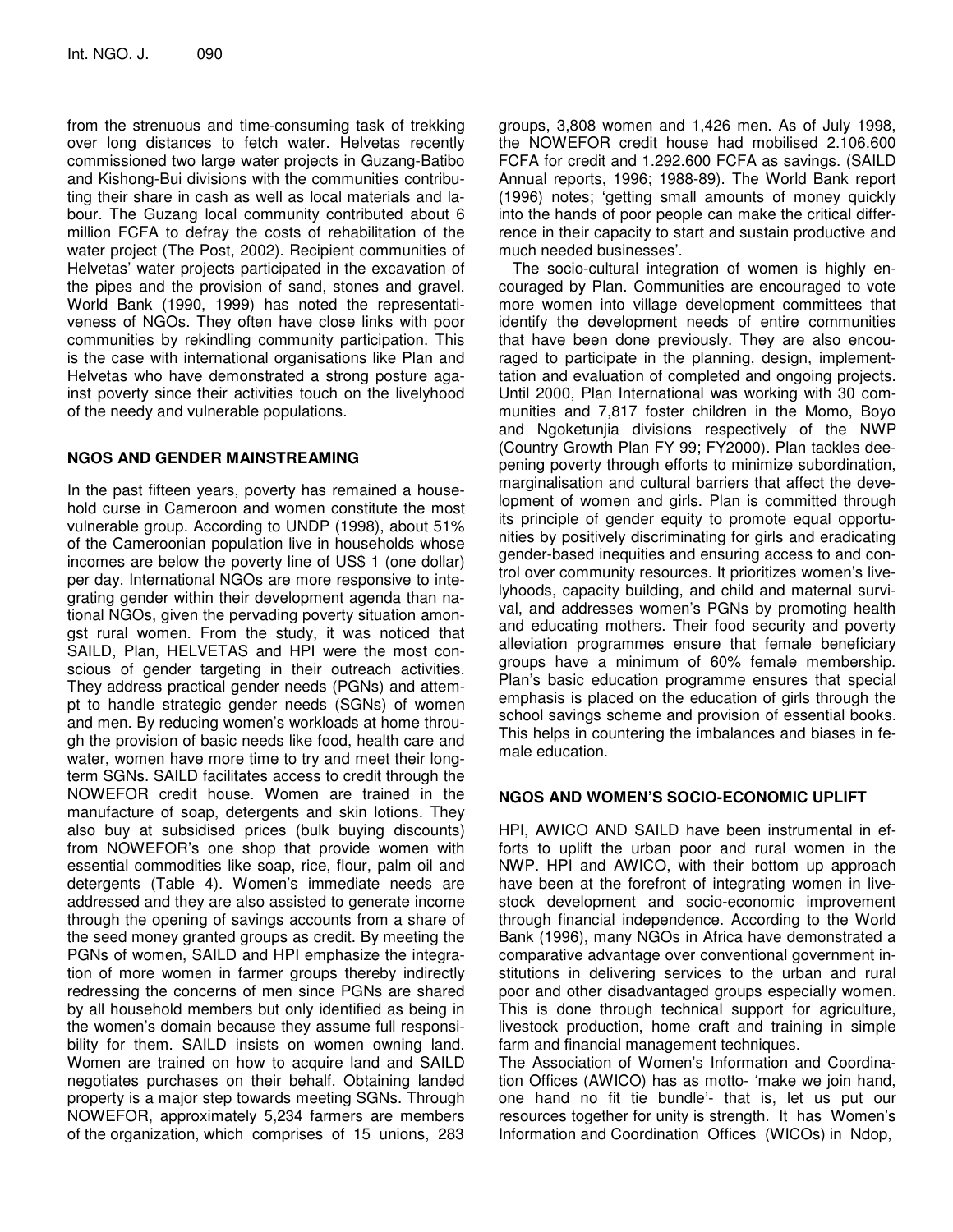Batibo and Bamenda which coordinate the activities of women's groups in the divisions. AWICO enjoys the support of HELVETAS in their outreach programmes on awareness rising for the active participation of underprivileged rural women in village structures and associations. The overall goal of this organisation is to promote and support women in groups, improve their living standards and livelihood strategies through training, sensitisation meetings and income generating activities. Women's groups are supported through training in group management and information exchanges to overcome obstacles in the prerequisites for obtaining loans from formal financial institutions. The socio-economic status of women is improved through instruction in soap making, food and nutrition, record keeping, group management techniques and leadership and capacity building for group leaders. Training courses are also organised on a regular basis on special topics such as home management, soil conservation and improvement, crop protection and food preservation. AWICO implements specific women's projects in the domain of agriculture, small business, food processing and marketing. Major group activities including pig farming, mixed cultivation focusing on yellow yam, sweet potato, maize, beans, soyabeans and the cultivation of vegetables and condiments in gardens. It also assists groups by providing machines for example to process garri. They run corn mills and are involved in cooperative businesses like wholesale and retail buying of palm oil and basic necessities like soap. AWICO is also involved in bee keeping and trading through the North West Bee Farmers Association (NOWEBA) (AWICO Annual reports, 1999/2000). All of these activities have a direct effect on women's socio-economic upliftment as they can obtain basic income from their entrepreneurial activeties. Women have taken up activities like food vendors, buying of food stuffs from rural markets to resell in peri-urban and urban markets. In spite of these strides, the organisation has inadequate funds and too few vehicles, which make it impossible to reach certain groups during the wet season.

HPI's expertise in involving women in the management of livestock is marvellous in the province. A study conducted by Akob et al. (1998) show that the participation of women in HPI Cameroon projects in North-west Province had increased from 144 in 1990 to 1,380 in 1996. Prior to HPI assistance, the study showed that 70% of the women were only involved in crop production, 27% in mixed farming and 3% exclusively in livestock production. After six years of HPI assistance with livestock management, 98% of women attest that their overall welfare had improved significantly (Akob et al., 1998; HPI Annual report, 2000-2001). HPI adopts 'Women in Livestock Development' (WILD) as its principal approach to its rural development livestock programmes worldwide. HPI mitigates high female farmer illiteracy barrier through village based training courses, the use of farmer leaders and contact farmers in training programmes and the use of pidgin

English as the medium of instruction to bridge the communication gap. 75% of women farmers interviewed indicated that rabbits, chickens, guinea pigs, pigs and goats rearing near their homes were providing them with protein. They noted that these domestic animals entailed low rearing costs and serve as household food. 65% of the respondents indicated that their families were sustained on the additional income accruing from the sale of small animals while waste from animals provided manure for soil enrichment which increases yields of food crops such as maize, beans and cocoyam. A notable activity is the practice of vegetable gardening in the dry season mainly done with the use of animal dung. Such gardens are common in swampy areas and near streams to permit easy watering.

Most women in the study areas (65%) indicated that in spite of economic hardship, they manage their families by satisfying their nutritional needs, paying school fees, participating in community development projects, buying improved seeds, farm implements and tackling health problems. Some women farmers even reported that they had purchased land. As noted by the World Bank (1990), improving women's productivity through livestock projects can contribute to overall socio-economic growth and poverty reduction since the benefits are felt directly. In HPI's 'Passing on the Gift' programme which focuses on pigs and goats, pigsties and enclosures are visited and training sessions organised on proper husbandry management. A contract is then signed with HPI and the farmer passes on that same breed of the animal after delivery to another group through HPI. Although these approaches are diverse, they have economically empowered rural women in the fight against poverty.

### **STATE LEGISLATION AND POLICY FRAMEWORKS OF NGOS IN A LIBERALISED CONTEXT**

An efficient state administration gives rise to civil associations but this is not the case in Cameroon. Instead, the state is grappling with the emergence of civil society with many actors that collaborate in development. African political systems seldom whole-heartedly welcome the growth of civil society since it implies an inadequate state and reduces opportunities for patronage on which Cameroonian politics is based and contested (Nyamnjoh, 2002; Sandberg, 1994). Whaites (1998:201) remarks, "it is the weakness of the state, its failure to provide services or to engage in local development process that has stimulated a thriving voluntary sector, and with it a strong and vocal civil society". In the context of this study, NGOs are social development actors outside the realm of the state, political society and are involved in activities and practices to improve on the welfare of the population. Among the diverse organisations that make up civil society, NGOs are now often regarded as key intermediaries in development. A discourse of state and civil society's coresponsibility for social welfare pervades neo-liberalism's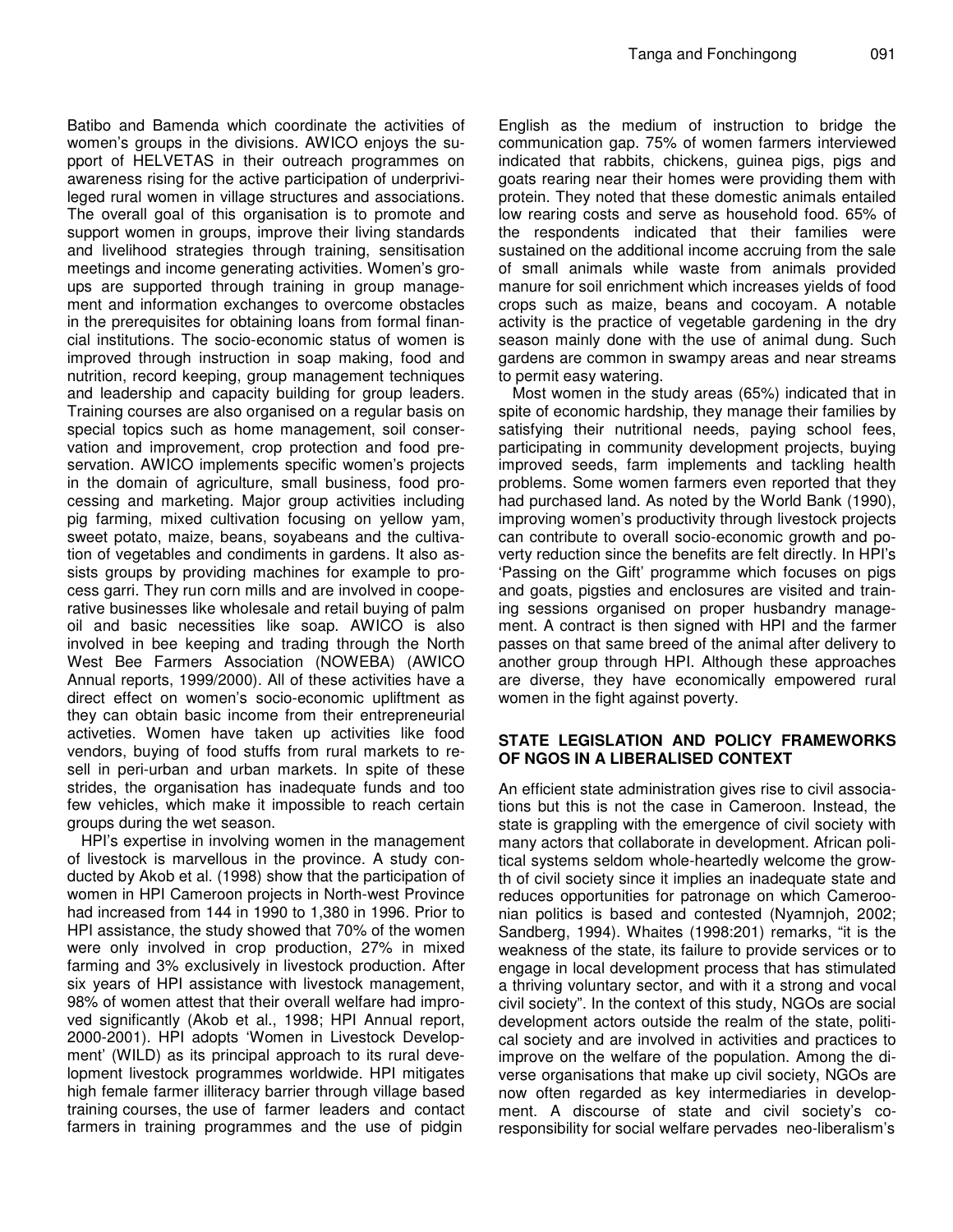recent quest to establish partnership with NGOs. Alvarez's (1998) study of Latin American feminist NGOs reveals that the 1990s witnessed a boom in NGOs specialising in gender policy assessment, project execution and social services delivery; propelling them into public prominence while increasingly diverting them from earlier, more movement-oriented activities. It can be argued that the strengthening of civil society and especially financial support to local NGOs will make them more pro-actively transparent, efficient and accountable to citizens. The state should provide the environment to permit civil society actors and the voluntary sector to flourish. This will lead to greater sustainability in the development work of civil society.

Due to weaknesses in civil society, NGOs are increasingly carving a niche for themselves. Civil society in general and NGOs in particular, take on "the responsebilities now eschewed by neo-liberalism as shrinking state "(Alvarez, 1998). According to Hulme and Edwards (1997), NGOs have a long history of providing welfare services to poor people in countries where governments have lacked the resources to ensure universal provision in health and education; the difference is that now they are seen as the preferred channel for service provision, a deliberate substitute for the state. From our study, this is true of international NGOs like Plan, Helvetas and HPI who have adequate resources, have a professional cadre of personnel and have focused on service provision. Their task is facilitated by the spirit of community participation which is an important ingredient for development in NWP as previously outlined.

With the enactment of the 1990 'liberty' laws on freedom of association, the state put in place the machinery to regulate the activities of the growing NGO sector in Cameroon. Bernstain et al. (1992) note that NGOs are influenced by some of the same social forces and subject to state regulation through laws and financing arrangements. In the interim poverty reduction strategy paper for Cameroon (2000), it was observed that the fight against poverty should involve all social agents including the poor themselves. This can only be effectively managed in the context of a well-conceived partnership involving the state, NGOs, civil society, other development partners and the private sector. Based on our study, it is evident that this partnership is being forged with the legislation to govern NGOs. Law No. 99/014 containing 36 sections and promulgated in December 1999 sets the stage for the policy framework of NGOs. The potential of the law is its recognition of NGOs as partners in development by the state. There is a legal framework for the organisation and functioning of NGOs and the delineation of their scope in terms of actions. The law refers to NGOs as "any duly declared association or any foreign association authorised in accordance with the laws in force and approved by the administration to participate in the execution of missions of general interest especially in the economic, social, cultural, sports, educational or humanitarian sectors".

Credible NGOs are differentiated from other associations by at least three years of contribution in the execution of missions of general interest. Other important points about the law include the registration and approval of NGOs, the monitoring of NGOs by a Technical Commission at the Ministry of Territorial Administration, financing of NG-Os which may come from donations and legacies as well as subsidies from corporate bodies governed by public law. State support for NGOs is in the form of tax relief and other exoneration in accordance with the law in force as concerns exemptions. To counter mismanagement and corruption, the law states that, "any manager or member of an NGO found guilty of embezzling funds belonging to or destined for the said NGO shall be punished as provided for by the penal code".

In spite of some good provisions in the law, state responsibility vis-à-vis development partners are not well defined. There is no effective platform for sound collaboration and direct state support to these development partners. Bernstein et al. (1992) are of the view that the state may come to depend on the work of NGOs to extend its reach into the countryside. A critical look at Law No. 99/014 shows that the regulatory and facilitating role of the state is mentioned ambiguously in section 7(1), which states that "a commission hereinafter referred to as the commission responsible for the technical study of approval of application and for monitoring the activities of NGOs is hereby set up". Though the section streamlines the monitoring role of the technical commission, the *modus operandi* has not yet been affected. Due to the centralization of the technical commission, NGO activities still lack scrutiny since the provincial commissions are still to be created. The coordinating role of the state is emphasized in the interim poverty reduction strategy paper. The report notes that the state, civil society and NGO relations are gradually being strengthened to help develop synergies that are indispensable to the struggle against poverty. However, the mechanism of coordination and the responsibility of the state in strengthening these development actors are not clearly stated. There is no commitment to the financing of NGOs by the state; which is why most local NGOs suffer from funding problems. Other shortcomings of the law include the over-centralisation of control by the Ministry of Territorial Administration, which leads to unnecessary bureaucracy and delays. Based on field experience, it would be appropriate to decentralise the Technical Commission charged with the monitoring and control of the activities of NGOs. Such devolution would permit the creation of 'commissions' at the provincial level enabling more regular monitoring of the activities of NGOs. The absence of a code of conduct for NGOs, a prerequisite for building democratic governance and accountability is also fundamental. Such a code would seek to establish precedents that protect the credibility of NGOs and encourage donor support. Forie (1999) noted that civil society in Cameroon has been confronted with problems of political apathy, a lack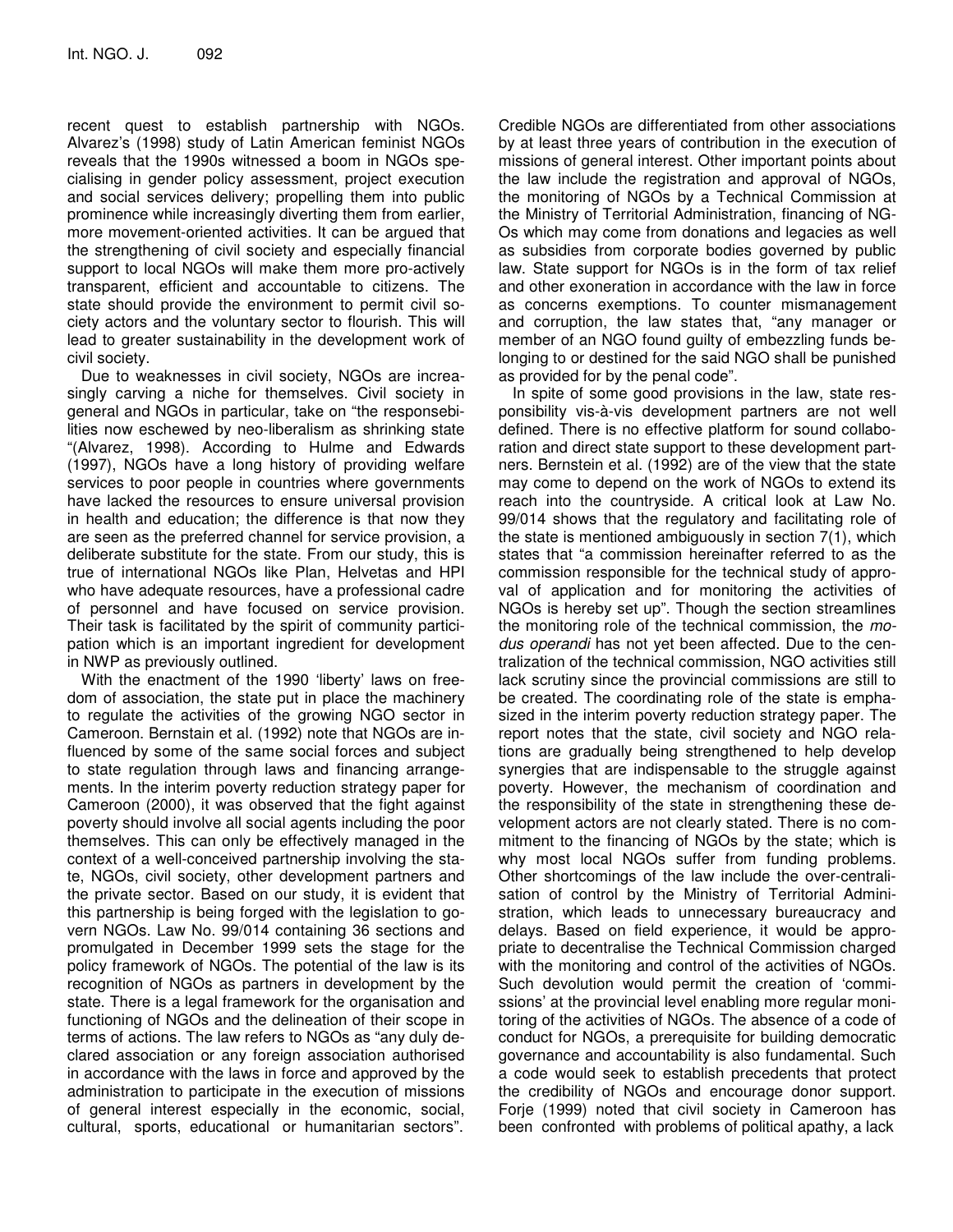of organization, little sense of direction and weak leadership. He adds that, civil society should play a role in balancing state monopoly over resource mobilisation and allocation and in decentralising developmental responsebilities to local institutions.

NGOs and the state are battling to minimize the effect of the economic downturn in Cameroon. Caroll (1992) affirms that NGOs are seen as legally sanctioned civil organisations providing services and support to local grassroot groups in disadvantaged communities and/or engaging in research and advocacy. Against the backdrop of liberalisation, many local and international NGOs are prompting state action by initiating development-oriented activities. However, the relationship between these development agents and the state is still in an embryonic state. The flexible approach adopted by NGOs is often in marked contrast with the bureaucratic and top-down management approach of the state. Lebon (1996) in her study of Brazilian feminist activitists noted that they earn their living through 'movement work' within more formal organisations including NGOs; thus combining activism and a professional career. She argues that the challenges presented by the creation of NGOs with regard to issues of representation and participation will ultimately influence the potential of the movement for social change. In the context of Cameroon, the relationship between the state and NGOs is not vibrant considering some of the lapses in the 1999 law. The lack of commitment, funding and institutional support to local NGOs that are adept in service provision is worrying.

There is need for proper regulation and cooperation between the state and NGOs so that local NGOs with viable projects can be supported in their outreach activeties. Some local NGOs like SIRDEP and AWICO lack the resources to penetrate deep into NWP. By way of contrast, the state has a good working relationship with some international NGOs like Plan International and Helvetas. This is noticed through the signing of protocol agreements and development accords which makes NGOs more effective and permits the execution of some projects with government's support and contribution. Such agreements give the NGOs greater leverage and a strong institutional backup. This is concretized through high media coverage of their activities.

## **CHALLENGES FOR NGOs**

International and local NGOs are struggling to harness resources at the grassroots to reduce poverty. Yenshu (1998) contend that in comparison to international NGOs, indigenous NGOs often lack competent, well-trained human resources, though the few qualified persons tend to be dedicated and committed to the goals of their respective organisations. However, indigenous NGOs have much to emulate from their international counterparts in areas of technical expertise, project management and utilization of funds. Nonetheless, the quality of local NGOs stems from their resourcefulness and determina-tion to promote equitable rural development in Came-roon. Yenshu (1998) also note that financing remains a major constraint for most local NGOs to enable them to strengthen their capacity and to secure additional funding for specific development activities. Most heads of local NGOs indicated that they were negatively affected by either a lack of funds or the long time that donors took to disburse funds. This stifles both the implementation of new projects, and the sustainability of ongoing projects such as water projects and community schools.

This scenario was found in Alvarez's (1998) study of feminist NGOs in Latin America. She observes that while many feminist NGOs continue to struggle to provide advice, to promote consciousness-raising and promote gender policies, the material resources and political rewards are scantily available. In these circumstances, most NGOs can only offer technical advisory services. Unlike many international NGOs that benefit from constant funding, local NGOs are often not involved in certain projects after their life span due to a lack of funds. In extreme situations, the staffing levels are cut and NGOs may fold up when funds do not cover running costs. Unsurprisingly, Green and Mathias (1997) argue that a disadvantage that NGOs face in comparison with the public sector is the high degree of fragility of their sources of revenue.

Evidence from the study indicates that some international NGOs are paternalistic and follow the dictates of donors and will not implement projects that are not within the ambit of the donor policies. This has led to projects of low priority to communities being executed. In Ngoketunjia division, some localities expressed reservetions with Plan International where a school project was considered ideal but was not the priority project of the community which wanted roads and pipe-borne water. The insistence on specific projects by donors hampers the bridge-building potential of NGOs as it is perceived as ignoring the needs of communities. A survey by the British government in 1995 revealed that 80% of British NGOs surveyed opposed aid being channelled directly to Southern NGOs because that they felt they lacked the experience to manage, monitor and evaluate projects, would be more vulnerable to donor influence, would respond to the availability of money rather than need, would fill a void created by a retrenching state and would be susceptible to manipulation by donor agencies or political groups (Wheat, 2000). Some local NGOs that are not firmly rooted were observed for executing spontaneous projects in a similar community, usually the community or village of origin of the coordinator. Such sporadic projects executed along tribal lines are most often face-saving and meant to garner support for a local elite who has vested interest. The potential of NGOs as agencies in development is still to be tested. These organisations (especially local ones) have been discredited as they are "often used by the elite as a means of either duping or defrauding credulous and naive rural peoples or form an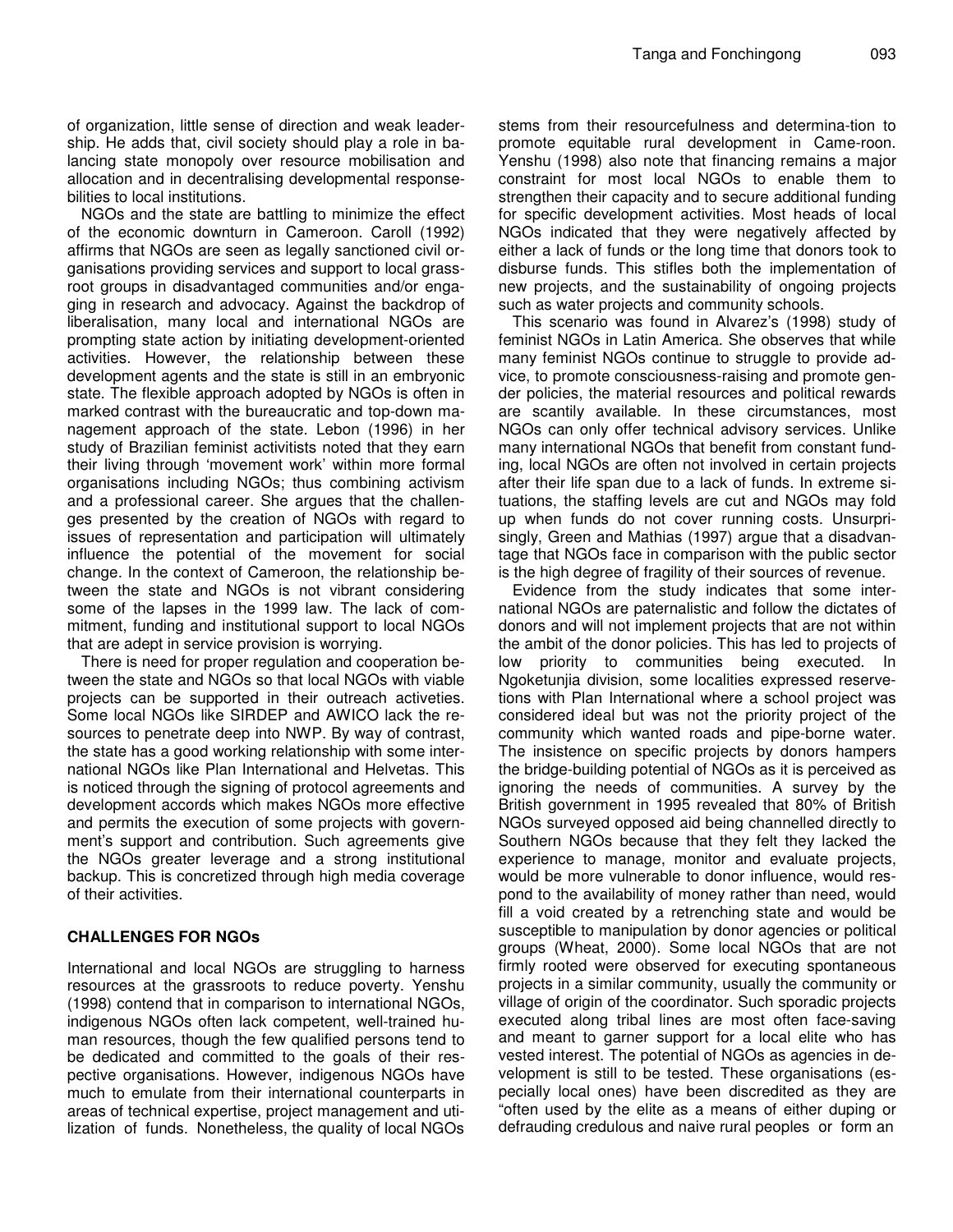easy strategy for the embourgeoisement of a modernist côterie" (Yenshu, 1998).

The findings of the study reveal that some international and local NGOs display collaboration in the province and they combine resources together in the implementation of certain projects. For example, Helvetas provides funds for the Cameroon Association for Rural Development (CARD) to carryout feasibility studies, cost estimates for the construction and maintenance of water points in collaboration with village water committees. Helvetas has also sponsored some projects for their local counterparts like AWICO, SIRDEP and HURCLED CENTRE. The international aid system and NGOs like Plan and Helvetas are placing increasing emphasis on forming partnerships with and building the capacity of local NGOs so that they can take on an operational role and serve as valuable elements of civil society required to improve governance (Balogun, 1998; Nyang'oro, 1999). For example, USAID has recently announced its intention to direct its funds away from US NGOs towards local NGOs. Though there is some interaction, the relations between NGOs are strained because they compete over development space. In the Mbengwi locality of Momo division, farmers were reported to being at crossroads over whose agricultural method and techniques to follow since the approaches of NGOs diverge on aspects of animal husbandry, crop cultivation and other farming techniques. There is the case of where in some localities, SIRDEP promoted the use of organic material and SAILD promoted the use of fertilizers in the cultivation of food crops. This confusion can be likened to the NGO sector in South Africa where during the apartheid era, the sector was divided, disorganized and characterised by rivalries, personal and organisational jealousies and poor vision of political transition (Mamphiswana, 1999).

It was realized that some local NGOs are plagued by corruption, inefficiency, tribalistic tendencies and no clearcut development mission or strategy. For the sake of anonymity, it was noticed that these NGOs without any identity and operating clandestinely, employ staff along family and tribal lines, regardless of their skills and expertise. This type of patronage appears to be responsible for the poor development record of some local NGOs as they indulge in shady deals for personal aggrandizement. The consequences are inefficiency, poor management, lack of accountability and incompetence. Some local NGOs have disappeared and some are at the brink of collapse. Most new NGOs have a weak implementation capacity and lack adequate management systems at all levels from financial management to planning, monitoring and evaluation systems (Fox, 1993). Many of these NGOs have no full-time staff or permanent offices. They operate on a voluntary basis and are funded largely by member contributions. These mushroom NGOs run make-shift/mobile offices with undemocratic structures. They could not volunteer any information but it was observed that it is a 'one man show' and management restricted to individual diktat. Some have duped individuals and communities with fake claims of canvassing for development funds and processing of dossiers for those

seeking to travel abroad. Some NGOs operate from hideouts and others from residential abodes with no basic equipment, the *sine qua non* for effective functioning.

Many of these problems mentioned above may be explained partly due to the lack of a self-regulatory code of ethics for NGOs and a weak monitoring mechanism for the activities of NGOs. The liberal law of association, the lack of standards within the NGO community and the shift of donors away from government toward voluntary sector activities have led many to suspect "NGOs" as in fact small businesses or consulting firms rather than genuine NGOs working on a not-for-profit-basis to assist community groups or raise public consciousness on development issues. Donors report that other new NGOs have become oriented to the "international conference and perdiem culture" (World Bank 1994). Due to the credibility problem for the NGO community, some donors are moving from supporting NGOs to directly supporting community-based organisations (CBOs), alleging that NGOs "eat" too much money in administrative expenses, including well-paid staff and modern equipments (ironically, often required by donors who want more professional administration of programmes they support) (World Bank, 1994). Mwansa (1995) states that the lack of a clear definition of the relationship between NGOs and states in social development in Africa, has led to uncontrolled, uncoordinated and ineffective participation of NGOs in social development. A more detailed look at *a priori* projects executed in the province (Table 4) shows that international NGOs have the potential for greater efficiency in service provision. Some of the reasons for successful execution of projects include the fact that they are focused, have adequate funds with appropriate management structures, and increased provincial representtation. In addition, they are flexible, sustainable and have disposition for staff motivation. These ingredients are either rare or virtually absent with local NGOs. International NGOs have become conduits of development assistance from donors and their ability to reach the poor especially in inaccessible and landlocked areas of the province.

However, these NGOs can increase their outreach activities by cutting down on huge staff salaries in order to recruit extra hands. It was realized that the topography of the province renders most of the rural areas impenetrable; local NGOs should request for four-wheel drive vehicles that will enable them get to remote areas especially during the wet season. Local NGOs like AWICO, ACDEP indicated as handicap, the inability of meeting with groups and farmers, especially during the wet season due to the bad roads.

### **Conclusion**

It is evident from the study that some international and human and local resource mobilisation, delivering technical expertise, financial support and attempts at capacity building. Results indicate that international NGOs are better placed at fostering capacity building needed to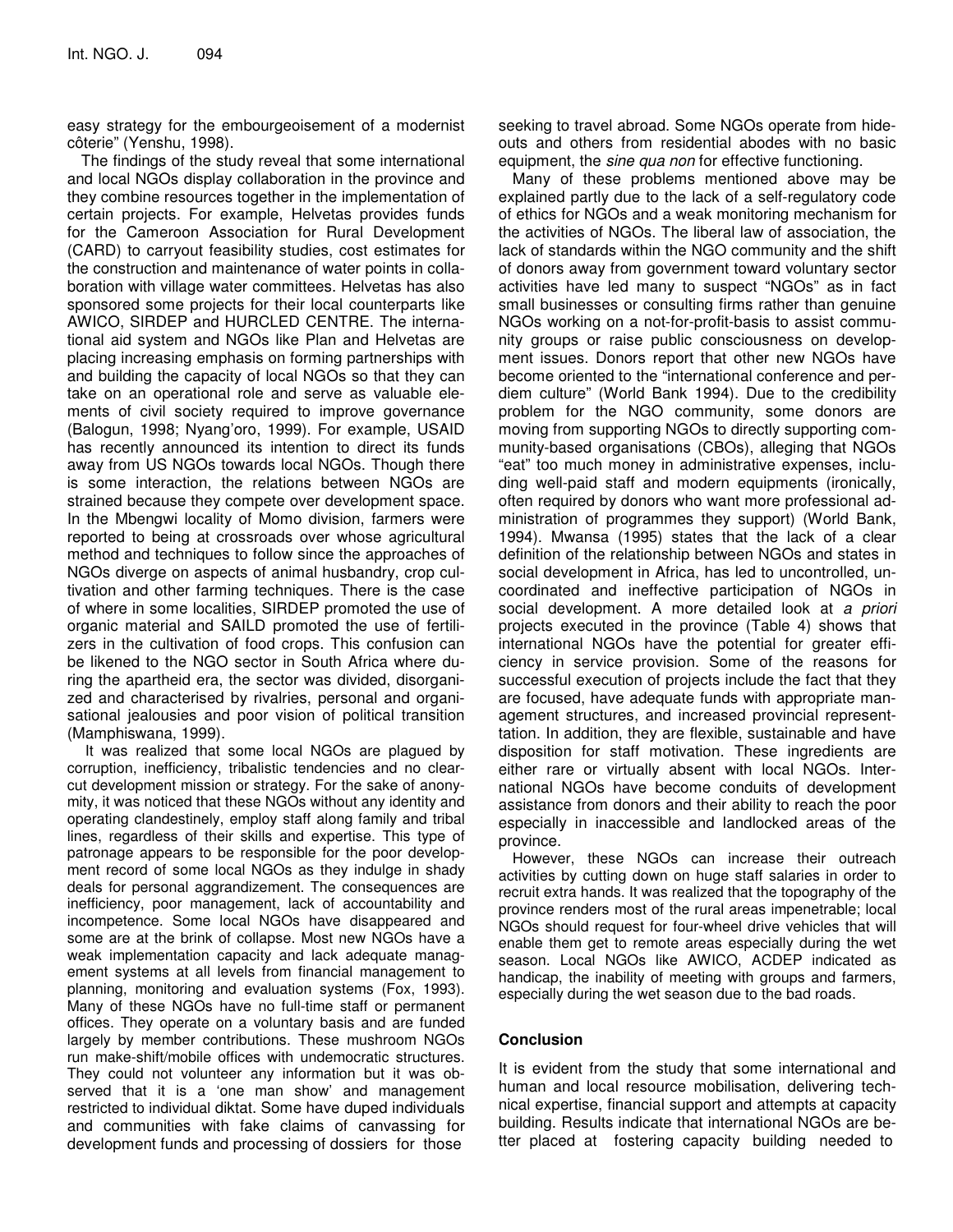Within the state-civil society framework, the efforts of NGOs are uncoordinated. Some international NGOs that have a good rapprochement with the state could shortlist local NGOs that are committed to grassroots development as partners. This will foster a climate of collaboration and partnership in the short and long runs.

Against the backdrop of an economic downturn and the declining role of the state as a major development agent, NGOs can fill gaps by reinforcing and strengthening the capacities of communities to fully participate in their own development.

Increased reliance on handouts from international agencies and donors would be reduced by a greater involvement and increased reliance of communities on their own resources. This is in line with the rights-based approach now promulgated as the foundation for development that shifts the conceptualization of communities and poor people from 'beneficiaries' to legitimate 'claimants'. In other words, there is already a mainstream movement from 'needs to rights'. (de Gay Fortman and Goldweijk, 1998; UNDP, 1998). The state has to play its role as an arbiter ensuring that groups and their representation within civil society are adequately regulated, monitored and supported. Such a move would enable government to take actions consequent on the performance of NGOs. It would also strengthen state-NGOs relations making it more dynamic and collaborative.

The prospects for development cooperation are immense if NGOs take into cognizance the interests of the poor. Therefore, communities should be considered as stakeholders in the development process and not mere benefactors. This will render both international and local NGOs more accountable, open and proactive in service provision. As NGOs fight over the development space in north-western Cameroon, there is need for international and local NGOs to foster a strong partnership with local government organizations like municipal councils and village development associations. This will give greater impetus for community actions and stimulate citizen participation and the involvement of target groups as well as beneficiaries in programme design and implementation which now points to be the most promising way of ensuring sustainable development.

#### **REFERENCES**

- Acho-chi C (1998). "Sustainable self-help development effort in the Cameroon Grassfields", Development in Practice 8(3): 366-371.
- Alvarez SE (1998). "Latin American Feminisms 'Go Global': Trends of the 1990s and Challenges for the NewMillenium." In Cultures of Politics/Politics of Cultures: Re-visioning Latin American Social Movements, edited by SoniaE. Alvarez, Evelina Dagnino, and Arturo Escobar. Boulder, CO: Westview Press.
- Akob J, Njwe R, Njakoi N (1998). Women in livestock development, The

case of HPI/Cameroon, HPI Bamenda, Cameroon.

AWICO Annual Reports 1999/2000, AWICO, Bamenda

- Balogun M (1998). "The Role of Governance and Civil Society in Africa's Development", Regional Development Dialogue 19(2): 32-49.
- Bernstein H, Crow B, Johnson H (1992). eds Rural Livelihoods Crises and Responses United Kingdom: Oxford University in association with The Open University.
- Cameroon Radio and Television (CRTV) "Cameroon Calling" Sunday 27/01/02 'NGOs and Accountability'.
- Carroll T (1992). International NGOs: The supporting link in Grassroots Development. West Harford, CT: Kumarian.
- Cernea M (1988). "Non-Governmental Organisations and local development", World Bank Discussion paper N°40, Washington D.C., The World Bank.
- Clark J (1991). Democratizing Development, London Earthscan.
- de Gay Fortman B, Goldweijk B (1998). From Needs to Rights. The Challenge of Implementing Economic, Social and Cultural Rights, conference background paper, Institute of Social Studies, The Hague 18-19 November.
- Fonchingong C, Fonjong L (2002). The Concept of Self-reliance in Community development initiatives in the Cameroon grassfields. Geojournal, Kluwer Academic Publishers, Dordretch, The Netherlands 57(1-2): 3-13.
- Fonjong L (2001). Fostering women's participation in development through non-governmental efforts in Cameroon Geographical J. 167(3): 223-234.
- Forje J (1999). 'Building a vibrant state-civil society in Cameroon. Facing the changes of the New Millenium',. In Kamanda C (ed) Trajectorier of Cameroon laid off civil servants APAD Bulletin N° 18 Hamburg: LIT VERLAG Munster.
- Fowler A (1988). 'NGOs in Africa: Achieving Comparative Advantage in Relief and Micro development discussion paper 249 Brighton: IDS
- Fox L (1993). A study of Non-Governmental Organisations in the Republic of Cameroon and Cote d'Ivoire, World Bank Occidental and Central Africa Department, Population and Human Resources Divisions.
- Fowler A (1995). Assessing NGOs performance: difficulties, dilemmas, and way ahead in Edwards M. and Hulmes D (eds) (1995), Nongovernmental Organisations Performance and Accountability: Beyond the magic bullet, Earthscan: London.
- Green A, Mathias A (1997). Non-Governmental Organisations and Health in Developing Countries. London: Macmillan Press Ltd.
- Healey J, Robinson M (1993). Democracy, Governance and Economic Policy: Sub-Saharan Africa in Comparative Perspective. London and ODI.
- Helvetas SADC **(**1989). Evaluation of Water Supply Systems, Constructed from 1964 to 1989. CD/HELVETAS cooperation in Cameroon 1964-89. Zurich:HELVETAS. Heifer Project International (HPI) Annual Report, 2000/2001, HPI, Bamenda.
- Hulme D, Edwards M (1997). Eds. NGOs, States and Donors: Too close for comfort, Macmillan Press in association with Save the Children Fund (UK) Basingstoke.
- Hyden G (1995). 'Bringing Voluntarism Back in Eastern Africa in Comparative Perspective in Sembojia J. and Therkildsen O. (eds), Service Provision under Stress in East Africa (James Currey, London) pp. 35-50.
- Lebon N (1996). 'Professionalization of Women's Health Groups in Sao Paulo: The Troublesome road towards Organizational Diversity, Organization 3(4): 588-609.
- Mamphiswana D (1999). 'South Africa Non-Governmental Organizations: The transition to a new socio-economic and political dispensation' PhD dissertation, University of Witswaterrand, Johannesburg.
- Mercer C (1999). Re-conceptualizing State-society relations in Tanzania: Are NGOs making a difference? Area 31(3): 247-258.
- Ministere de l'economie et des finances (Cameroon). Direction de la statistique et de la comptabilite' Nationale. Annuaire statistique 1998 November 1999. Yaounde, Cameroon.
- Mwansa L (1995). 'Participation of Non-Governmental Organisations in Social Development Process in Africa: Implications J. Soc. Dev. Afr. 10(1): 65-75.
- Nyamnjoh F (2002). "Might and Right: Chieftaincy and Democracy in